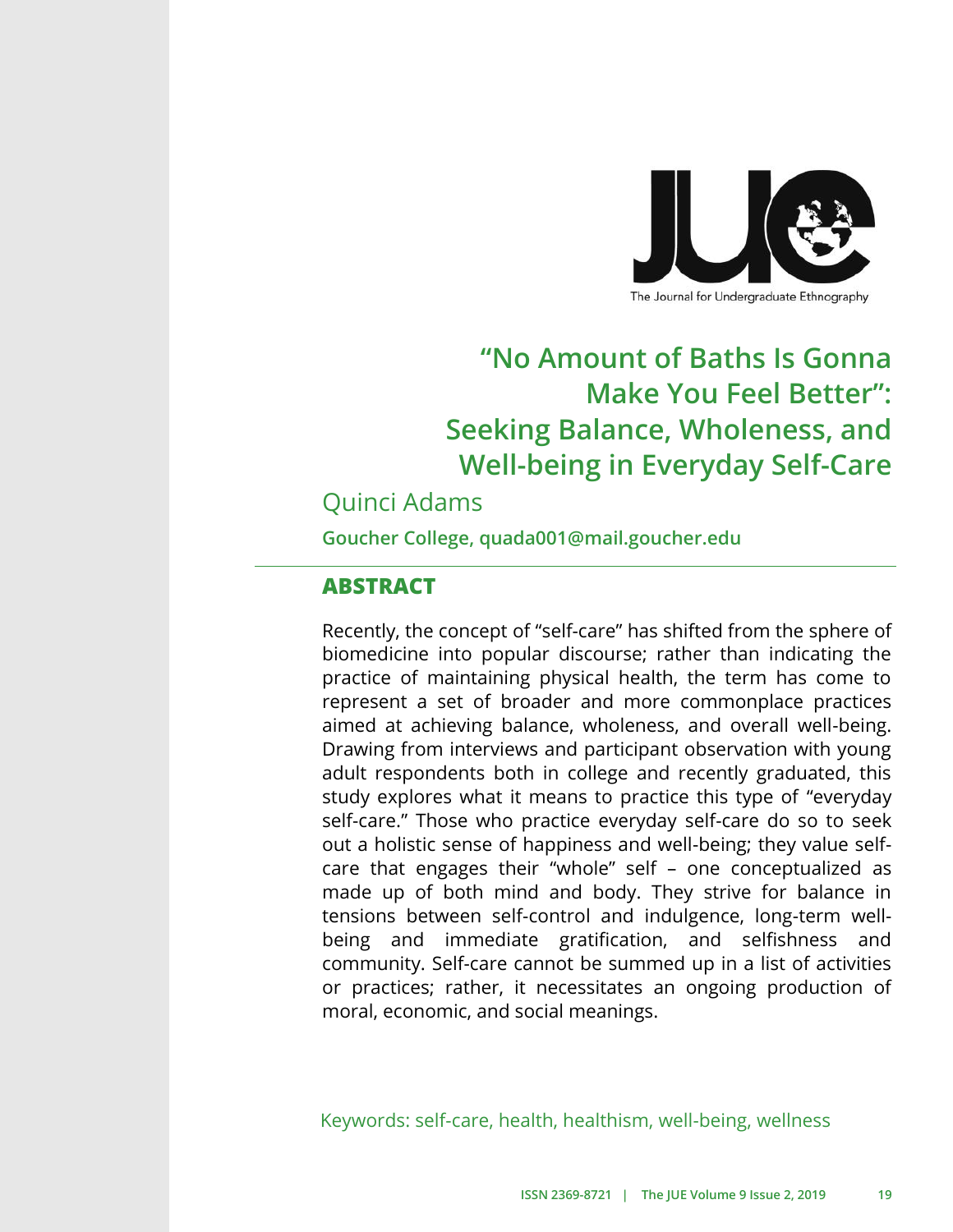In the medical industry, 'self-care' is defined<br>as "the basic level of health care practiced by<br>members of the public" (Fries 2013, 37). The n the medical industry, 'self-care' is defined as "the basic level of health care practiced by term's use, however, has spread beyond the context of biomedicine to encompass a vast array of bodily practices and emotion-work aimed not only at managing health but also achieving well-being. Commonplace and seemingly simple activities—like enjoying a good book, going to the spa or gym, creating art, or just taking time to relax—constitute this new conceptualization of 'everyday' self-care. Engaging in these practices can serve varying purposes, from addressing medical or mental health needs to simply relieving daily stress. At the time of writing, little sociological research has been published about this new widespread usage of self-care and the ways in which people engage with it, despite this phenomenon's increasing relevance as an aspect of mainstream Western culture.

I first became aware of this language of selfcare in the context of Goucher College, the small liberal arts school I attended during this study. The term has become popular on campus and is used frequently among students and in various activist circles. Some professors even advise students to practice self-care when subject matter is potentially upsetting or when students are going through difficult times. Moreover, 'self-care' and related terminology are explicitly institutionalized at the college: there is a "self-care station" located outside the Health and Counseling Center; during exam weeks, the Office of Student Engagement hosts various self-care activities and "relaxation stations" in the library where students can snack, color, and unwind; the spring semester of 2016 was "mindfulness-themed." Prompted by the proliferation of self-care in the fabric of the college (and, of course, because of my own

accessibility to Goucher students), I began to wonder: how do Goucher students define and practice self-care?

Here, I argue that rather than a fixed set of practices or single mode of being, everyday selfcare is instead an ongoing process by which people balance various tensions to achieve a sense of wholeness and, ultimately, well-being. People who engage in everyday self-care constantly negotiate and re-negotiate the meaning of self-care, personally and culturally. They grapple with the potential implications both positive and negative—that practicing selfcare can have on their bodies, their relationships, and their overall well-being. To practice self-care is a morally laden choice with both economic and social consequences that extend far beyond the scope of the practice itself.

### **Scholarly Approaches to Wellbeing**

The social-scientific study of well-being is currently underdeveloped, and everyday selfcare is a concept with the potential to expand this scholarly landscape. This study is situated in current sociological and anthropological discussions of well-being – engaging in what Fischer (2014) calls "positive anthropology," which shifts the traditional focus in the social sciences from suffering to flourishing. This research also contributes to wider conversations in the social sciences about health and the body – in particular, discussions about dieting, fitness, cosmetics, and other areas of study that intersect with self-care – and the structural forces that shape how we interact and engage with both physical and mental health.

### **Striving for Wholeness**

A central ontological tenet of the modern Western worldview is that mind and body are two separate entities fundamentally in opposition to one another (Scheper-Hughes and Lock 1987, 8). Within this paradigm, the mind is thought to control, monitor, and thus transform the body (Thompson and Hirschman 1995, 139). Because the mind is responsible for disciplining the body, the physical state of the body conveys something about the moral character of the mind that resides within it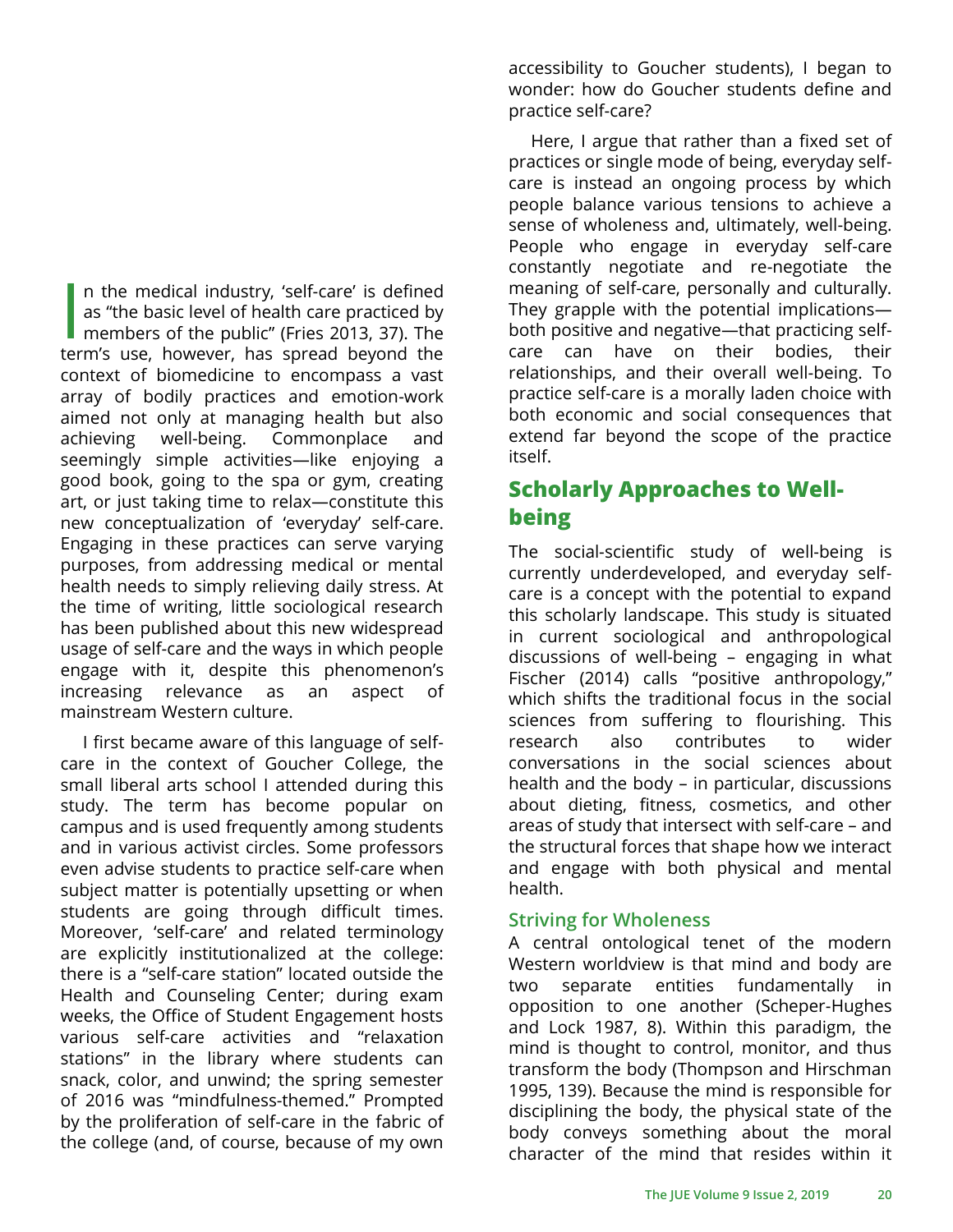(Foucault 1978). This ideology derives from the "Calvinist work ethic," wherein physical pleasure is sacrificed for productivity and the acquisition of knowledge, privileging the endeavors of the mind over those of the body and constructing a parallel dualism of rationality versus irrationality (Thompson and Hirschman 1995).

This Cartesian legacy of mind-body dualism in medicine manifests in a "mechanistic" and purely functional conceptualization of the body that lacks psychosomaticism or any connection to the mind (Scheper-Hughes and Lock 1987). Only in recent history have experts in psychiatry and psychosomatic medicine attempted to reconnect mind and body in clinical fields, although illnesses and afflictions are still most often categorized "as if they were either wholly organic or wholly psychological in origin" (9). Self-care is one such attempt – both in clinical medicine and, more recently, in popular culture – at a more holistic conceptualization of the self that relies on a connection between the mind and body. This study, in part, explores how contemporary self-care is commonly defined, which is often situated in terms of overcoming this dualism (Fries 2013; Schure, J. Christopher, and S. Christopher 2008).

#### **Rejecting Institutionalized Reductionism**

The adaptation of self-care from a purely medical term to a more holistic one represents a similar trend of rejecting or challenging normative biomedical practices and medicines in favor of more holistic care practices. Many of these practices take the shape of CAMs, or complementary and alternative medicines. Indeed, the use of CAM therapies is increasing (Fries 2013) and emerges in a consumer context characterized by industries of self-care focused on the body, such as dieting, fitness, cosmetic surgeries, etc. (Thompson and Hirschman 1995). People who engage in CAM therapies do so within "a network of binary oppositions to biomedical treatment," constructing clinical science in opposition to tradition, reductionism in opposition to holism, and control in opposition to naturalism (Fries 2013, 41). Davis, Maurstad, and Dean (2014) criticize the medical field for overlooking a more inclusive definition of CAMs as "folk healing systems situated within the domain of the common people that resist the hierarchical and bureaucratic patterns of biomedicine" (302).

Biomedicine is not the only institution selfcare resists or challenges; those who practice contemporary self-care also deviate from the norms of other institutions of care or body work, including fitness, dieting, and cosmetic surgery. Women participate in "fun" or holistic exercise, such as Zumba or Hybrid, that focus on the process itself – integrating emotions and the mind – rather than solely emphasizing the bodily outcomes of dominant exercise practices (Nieri and Hughes 2016; Markula 2004). "Healthy" dieting practices are constructed as positive, empowering choices, and "mindful eating" is advocated as a way to resist conventional norms of restriction and the injunction to attain thinness (Cairns and Johnston 2015; Vogel and Mol 2014). "Body love" is embraced as a rejection of dominant body norms and the industries that perpetuate those norms (Shipley 2015). Like the use of CAMs to reject biomedicine and embrace holism, engaging in these practices of self-care constitute a rejection of "institutionalized reductionism" (Fries 2013, 44). The goal in these practices of self-care is similarly to incorporate a perspective that integrates the "whole" person and the experience of self-care rather than just the physical outcomes and results.

### **Discipline and Pleasure: The Neoliberal Body Project**

In addition to a rejection of traditional institutional reductionism, shifting socioeconomic contexts have also played a part in the increasing popularity of self-care. Neoliberal policies and regulations implemented in the 1980s – including reduced government spending, privatization, and freemarket economics – have produced pervasive ideologies of individualism, efficiency, and rationality (Sirna 2016, 231). The "trickle-down effects of neoliberal 'reform'" (Bourgois and Schonberg 2009, 235) force the individual to take accountability for their own health and well-being – shifting the "burden of care" from the state onto individuals and absolving the state of responsibility for the governance of public health (Nash 2016, 220). This individualist approach is limiting in that it neglects social and structural inequalities that factor into either cultivating or constraining individuals' opportunities for exercising agency. Nevertheless, the ethos of "healthism" (Sirna 2016, 231) has become pervasive and has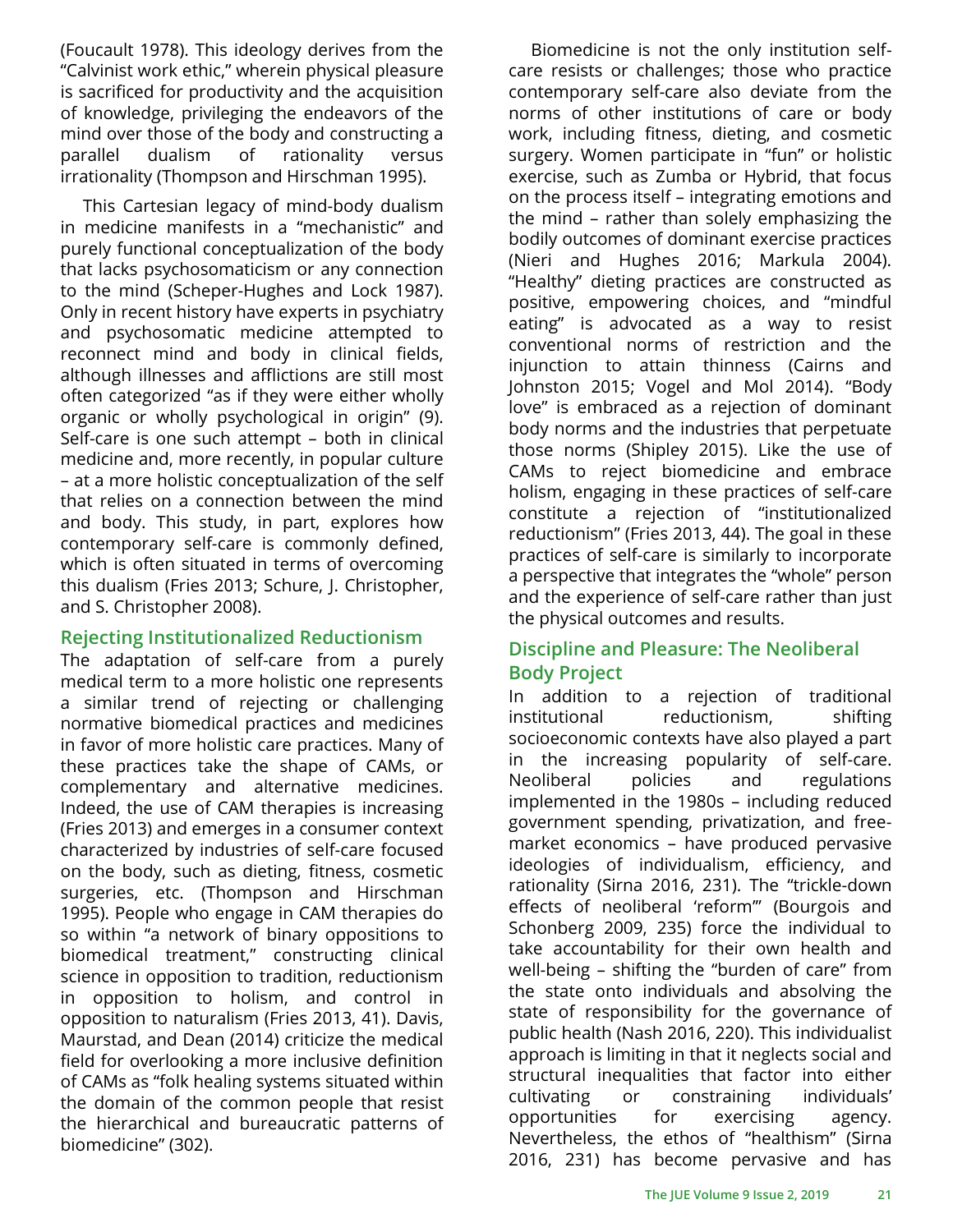strengthened the Western societal focus on disciplining and monitoring the body (Thompson and Hirschman 1995).

The moral imperative toward self-control is positioned in fundamental opposition to pleasure; a healthy, successful lifestyle requires that one refrain from excessive indulgence of any kind. This "control vs. excess" paradigm is especially relevant in discourses surrounding dieting and fitness – two major self-care industries, as demonstrated by Thompson and Hirschmnn (1995) and Fries (2013). Those who practice self-care through dieting and fitness must engage in "calibration" – a "balancing act" between the polar extremes of self-control and indulgence (Cairns and Johnston 2015, 154). This tension is gendered as well, as postfeminist values of choice and empowerment have coalesced with neoliberal values of autonomy and agency to create a discourse wherein women must avoid being perceived as out-ofcontrol and overindulgent, but also must steer away from being pathologized as "health nut [s]" (154). These values are inscribed on individuals' bodies, which are coded as either "fat" or "fit," depending on one's ostensible success or failure in negotiating this project (165).

There are obvious connections between the control vs. pleasure paradigm and mind-body dualism, returning to Thompson and Hirschman's (1995) argument that Christian asceticism has informed an ideal of delaying immediate (bodily) gratification and pleasure in order to pursue "rational," productive ends with the promise of a later reward in the afterlife. Pleasure is constructed in direct opposition to capitalist productivity, and stigma is attached to those who pursue "unproductive" indulgence (Foucault 1978). Because of this Western "antihedonist" bias, "pleasure can no longer exist for pleasure's sake" (Davis, Maurstad and Dean 2014). In this denial of pleasure, the mind is once again privileged over bodily enterprises. Thus, the goal of contemporary self-care is to remediate the tension between discipline and pleasure in the pursuit of wholeness and mindbody connectedness – avoiding either "extreme" by mindfully engaging in physical pleasure through taking care of the body rather than simply disciplining it. Exploring the extent to which this goal is lived out in the actual practice of self-care – and the ease with which it is accomplished – is a central aim of this study.

There are many obstacles to achieving this desired holistic and authentic definition of selfcare. Consumer industries co-opt and sell the rhetoric of self-care and holistic living to advertise products geared at controlling the body (Nash 2016), or practices of self-care that are supposedly liberating but fail to challenge "the dominant ideology that … bodies require modification" (Nieri and Hughes 2016, 143). In reality, various resources are needed to properly embody self-care: knowledge of which choices are "healthy" and "good" for the mind and body; the money to afford yoga classes, face masks, healthy foods, and bath bombs; and the time necessary to take a break and be present to these practices. Despite intentions to fully incorporate the mind and body in a practice that is neither fully discipline nor fully indulgence, those who partake in self-care must constantly grapple with these tensions in navigating their own definitions and practices.

### **Methods**

For this project, I carried out eight semistructured, in-depth interviews (Esterberg 2002) with six Goucher students and two recent graduates. I used a convenience sample, recruiting interviewees primarily by posting on my own Facebook page as well as various private Facebook groups for Goucher students of which I am a member, such as the Goucher College Class of 2017 page. Interviews were mostly carried out on Goucher's campus, although a few took place at interviewees' offcampus residences. Most interviews were around an hour and fifteen minutes long; I audio-recorded all interviews on my iPhone. During these interviews, I asked participants about their own definitions and practices of self -care, how important these practices are to them, what motivates them to partake in practices of self-care, and the effects that these practices have on their well-being, relationships, and sense of self. I also asked interviewees to free-list self-care practices and words that they feel are associated with selfcare. After collecting my data, I transcribed all eight interviews and used open coding, creating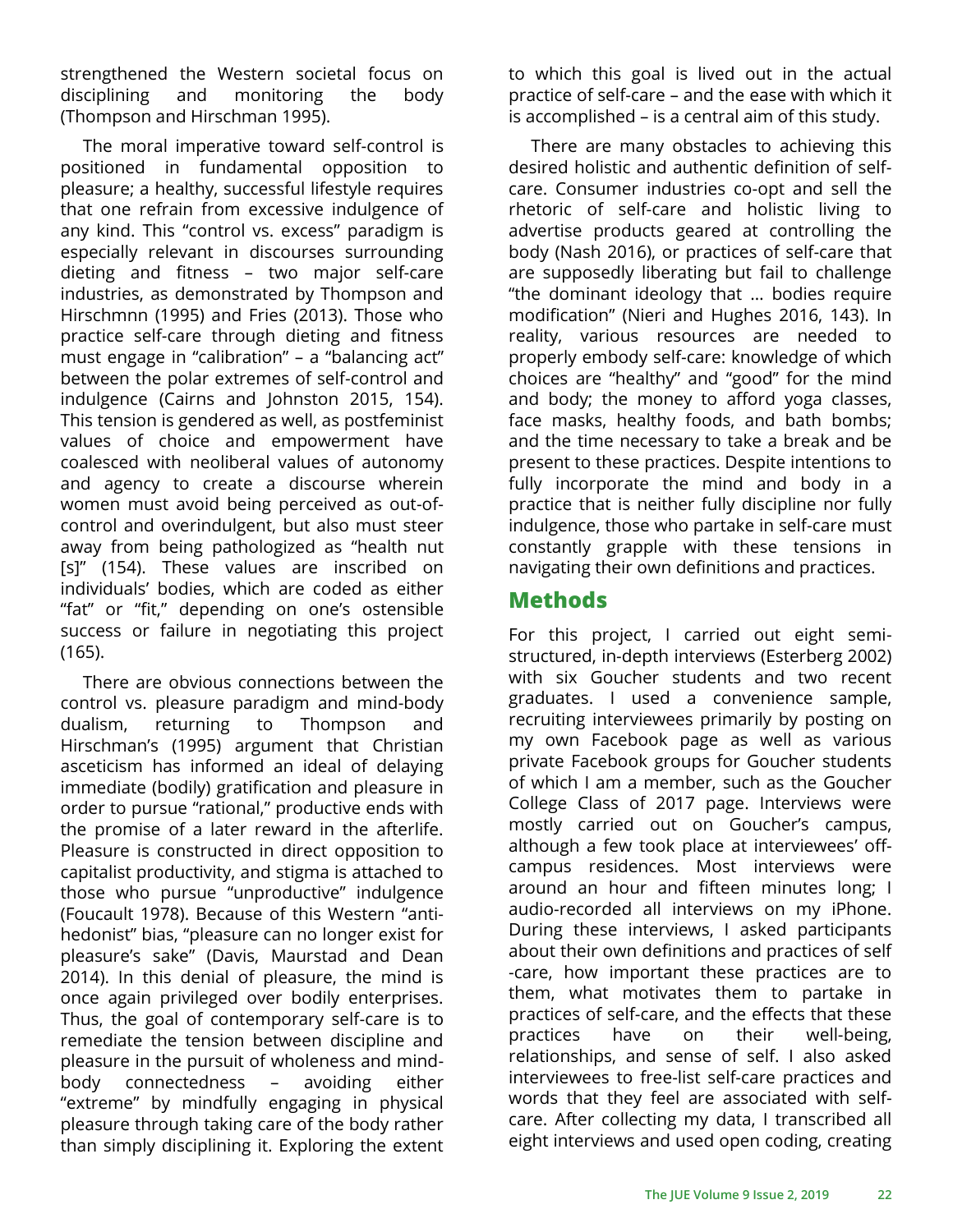labels and codes from my data that allowed me to find patterns and develop the main themes around which I organized my qualitative analysis (Esterberg 2002).

I also conducted participant observation at a "self-care party" I hosted at my house. Again, participants for this event were recruited through convenience, as I reached out to my close friends and asked them to come and bring friends if they wished. I framed the event as specifically self-care themed (and informed all participants ahead of time and at the event that this would be a part of my research) but left the actual content of the party open, telling participants that they could bring whatever activities, snacks, crafts, or materials they associated with self-care. Eight people came, bringing large sketchpads and markers, coloring books, magazines to make collages, an essential oil diffuser, and various snacks ranging from fruit to hot samosas. We spent one or two hours coloring and drawing with incense and candles burning; some people myself included—worked on designing their planners or "Bullet Journals," a popular journaling methodology "best described as a mindfulness practice disguised as a productivity system" (Carroll 2019). Other participants worked on homework, sending emails, and other logistical or productive tasks. We also made homemade face masks and bath scrubs with materials I already had, such as coffee beans, almond milk, coconut oil, and Epsom salts. Over the course of this four-hour event, I asked people about the activities they were partaking in and why they considered those things to be self-care, and I took detailed field notes on the lengthy informal discussions that ensued. These field notes were coded along with my interview transcripts.

My sample was small and, although the range of experiences and thoughts expressed by the participants was robust, the population as a whole was not demographically diverse. For example, all my respondents were white. Additionally, although respondents' genders and sexual orientations varied greatly, only one was a cisgender male. No heterosexual, cisgender men responded to my calls for interviewees. Finally, only one interviewee was economically situated below the poverty line.

Although two other respondents had workingclass backgrounds, both identified that they led mostly middle-class lifestyles at the time I interviewed them. All other respondents identified themselves as middle-class or uppermiddle class. I do not list these demographic factors to reduce the people I interviewed to mere numbers or statistics; rather, I mention this to call attention to the economic privilege necessary to practice self-care "successfully," as well as the gendered and racialized dimensions of self-care.

It is also important to acknowledge my own positionality as not only a researcher but a person who engages in many, if not most, of the self-care practices my participants talked about – and for many of the same reasons they do. My own class background has allowed me bountiful resources to engage in self-care in any way I see fit. I tried not to lose sight of my own personal background and experience with selfcare in collecting or analyzing my data because, as with any type of social research, I recognize that my subject position necessarily shapes and informs my interaction with the research. Because of this, I attempted to engage in a dialogue with informants rather than simply conducting one-sided interviews, offering my own analyses and thoughts during the interview process and allowing conversations to unfold organically.

## **Defining and Negotiating Self-Care**

#### **Thriving, Not Just Surviving**

Self-care is fundamentally oriented toward the pursuit of well-being. Practicing self-care means more than merely getting through each day: ideally, it means flourishing. Participants talked about self-care in terms of happiness, doing what they want, doing what feels good, and possessing awareness and reflexivity about themselves and their needs; actively thriving was often contrasted to passively surviving. Emily, for example, articulated an important difference between self-care and what she sees as "coping mechanisms." For her, self-care involves an enthusiastic pursuit of creativity, health, and joy – while coping just means doing the bare minimum to survive her depression, anxiety, and the stresses of college life: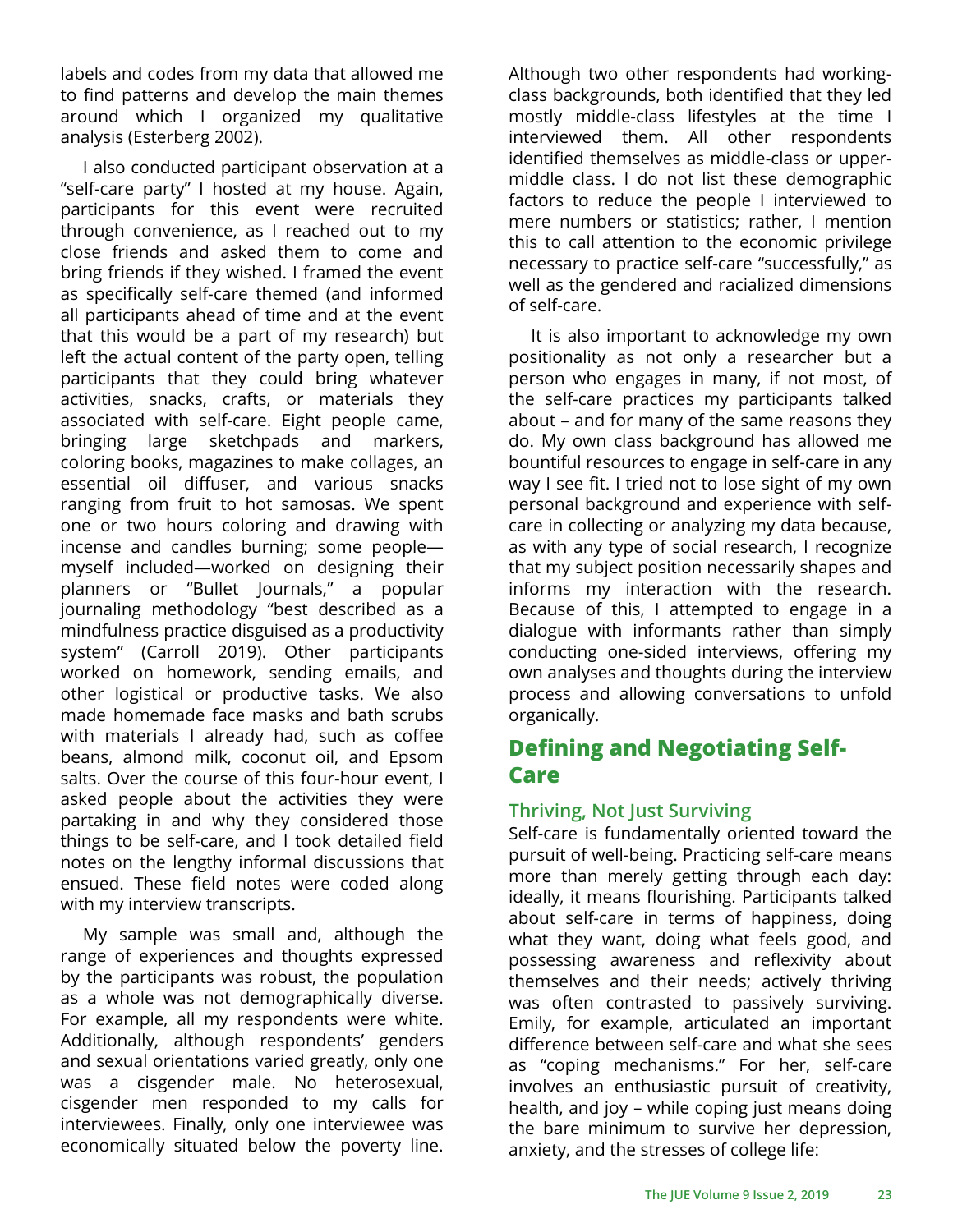And that's more how I perceive self-care, like you can be in an upset mindset but you're more able to do or create in a sense of caring for yourself … you talk to other people, you're more social, you're more happy, whereas coping [is], oh, you're just in your room eating ramen, can't remember how many days it's been since you showered, don't really care, get upset, don't wanna do anything.

Along similar lines, Sage framed self-care in opposition to "self-preservation," which meant having to mask their trans identity for the sake of avoiding discrimination or assault. For them, self-preservation could never be self-care because "it's less about making myself feel happy and more about making myself feel safe." Self-care, on the other hand, meant living fully in their identity, spending time doing their makeup and putting effort into their appearance, receiving validation and support from their peers, and focusing on the things they love to do.

Several people talked about mental illnesses or mental health issues making it difficult for them to do seemingly simple tasks like getting out of bed in the morning or taking a shower. Self-care for them was ensuring that they did those things, which they knew would ultimately make them feel better. Although many of them did partake in therapy or medication, they used self-care as an alternative therapy or CAM to supplement the biomedical care they were receiving (Davis, Maurstad, and Dean 2014). For example, when asked about a time when she felt like she should have practiced self-care but didn't, Katharine talked about how her depression created a cycle where she would often spend the majority of her days off work "kind of being in and out of sleep and feeling really anxious and wanting to get up but not able to somehow." In contrast, when I asked her to tell me about a recent time where she intentionally practiced self-care, she explained that occasionally taking a brisk walk with a roommate in the morning before work—a selfcare practice suggested by her therapist provides an incentive for her to get out of bed. These walks make her feel positive about being active and energized in the morning, compared

to just enduring "the usual grogginess" on her way to work.

Rather than relying solely on biomedical solutions, my informants preferred to take a more holistic approach to their well-being (Fries 2013) by engaging in activities that made them feel like they were flourishing rather than just treating or managing a mental illness. Other respondents talked about self-care in terms of feeling free, going outdoors, getting off campus, being more positive, feeling confident/good about themselves, and generally making an active effort to lead an enjoyable life and be happy rather than just passively (or unhappily) existing.

#### **Balancing Mind and Body**

Cartesian mind-body dualism (Scheper-Hughes and Lock 1987) was a pervasive idea interwoven throughout many of my participants' responses. Most respondents expressed that they conceptualize their mind and body as separate in some way – or as two different components of themselves – which was represented not only in the explicit ways some people created distinctions between the two. For example, respondents discussed how certain self-care practices are targeted at alleviating emotional or psychological stress while other practices are predominantly physical. However, even practices that seem entirely geared toward bodily pleasure—taking a bath, for example also involve relaxing the mind, allowing the mind to rest, de-stressing, or recharging the mind so that it can be more active later. This also applies to other physical activities such as exercise, taking a nap, or, in Katharine's case, cleaning the bathroom:

> I feel really stuck in my head a lot and do struggle with mental health issues, and centering [self-]care activities around a physical action is really helpful for me because it takes me out of that … Even cleaning the bathroom can be meditative for me because I'm focusing on this physical task and everything that comes with that physical experience and not thinking about being stressed about work or something weird that happened with a friend.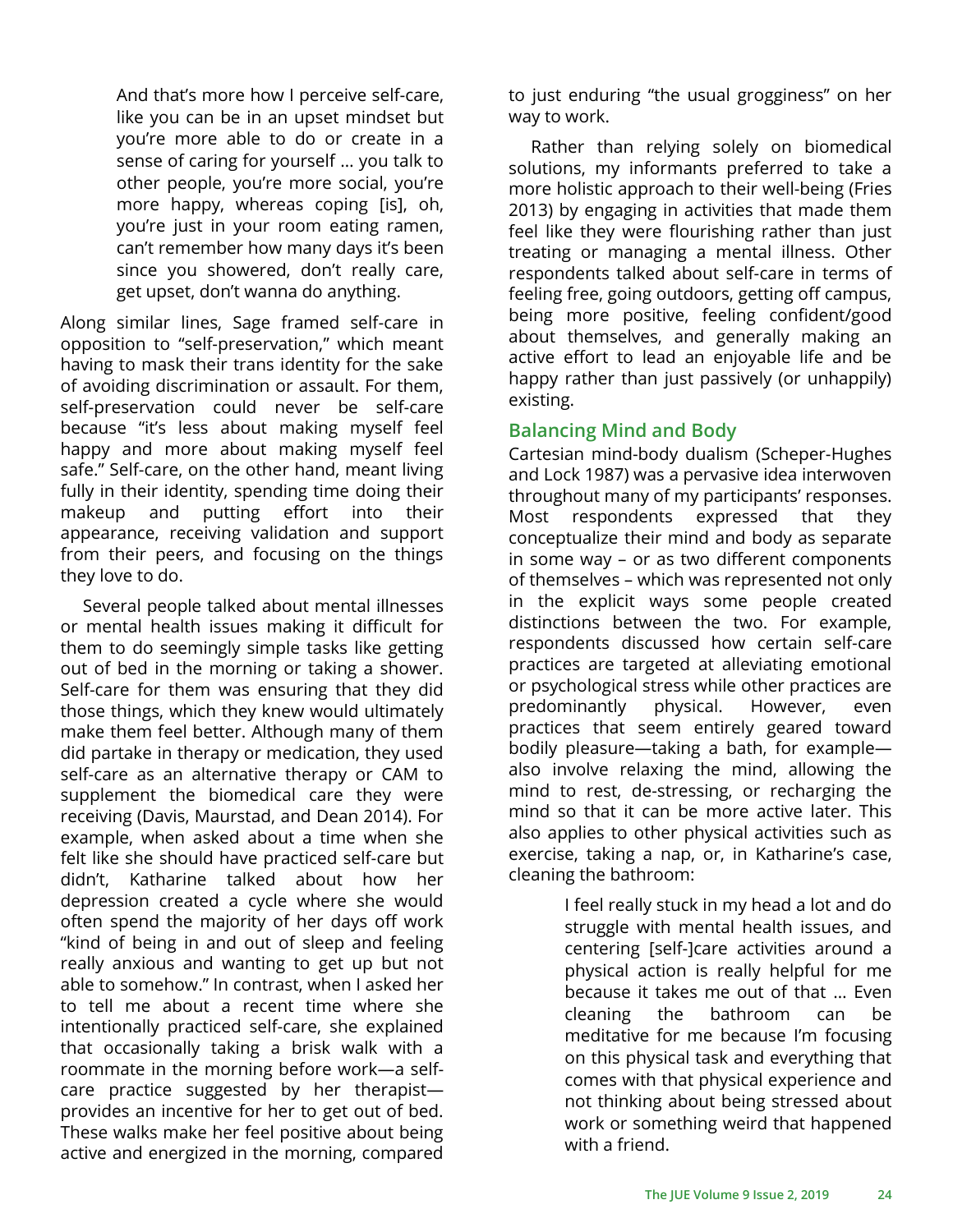Katharine describes a connection between the physical act of cleaning and the mental process of meditating – simultaneously distinguishing the physical and the mental as two separate areas of focus while uniting the mind and the body in one practice of self-care.

Indeed, for many respondents, self-care means achieving balance in caring for both the mind and body, as John stated: "In my self, I have my body, and the mental self that inhabits it. And those are two different things but they're both me... It's like a balance. And when I practice self-care, it's like I'm balancing myself out. Those two different sides." John explained that self-care necessarily involves paying equal attention to the needs of his mind and his body "so that us as a whole can work better together." Similarly, Nellie talked about how an act of self-care needs to encompass both her mind and body:

> It has to be much more holistic – my mind, body, emotions, and all the people I'm around … people a lot of times think that it's one or the other, like, "I'm just gonna do something that's gonna engage my mind" or "I'm just gonna engage my body" and for me it's kind of all in the same. So there's a lot of acts of self-care that don't impact me when it's only impacting one part of me.

Despite the fact that earlier in the interview Nellie told me she sees her mind and body as "the same," in this quote she still delineates her mind and body as separate "parts" of her. Like John and Katharine, she describes how self-care is ideally "holistic," integrating both components. Almost oxymoronically, respondents took on a view of their mind and body as separate while simultaneously seeking to deconstruct and even transcend mind-body dualism (Scheper-Hughes and Lock 1987) by linking the "two" parts of themselves in the practice of self-care.

#### **Self-Control Vs. Self-Indulgence**

The "control vs. excess" paradigm outlined by Vogel and Mol (2014) is central to how people navigate self-care. For many respondents, selfcare means pursuing pleasure of some sort, but some amount of discipline is necessary to avoid

overdoing it. During the "self-care party" where my participant observation took place, we had a lengthy discussion about balancing self-care and "indulgence." In particular, Savannah talked about how she fixates on the idea of self-care as a way to "enable" herself and her impulsive tendencies. She explained that she finds it extremely difficult to "not overindulge in something and call it self-care" as a way to make it seem acceptable. Netflix "binging," for example, is an activity that can sometimes help to relieve her anxiety, but which can also be unwise and unproductive when she should be doing her homework instead. Indeed, "bingewatching" TV shows or movies is a subject that came up frequently in my interviews, especially in contrast to watching an episode or two with friends or as a way to take a break and relax. Language is significant here – using the term "binging" explicitly ties the act of watching Netflix to overindulgent or excessive behavior. It also implies addiction, widely perceived as the pinnacle of out-of-control behavior (as in bingeeating or binge-drinking).

This tension between self-control and selfindulgence (Vogel and Mol 2014) applies to a myriad of different behaviors, such as buying things, smoking marijuana or drinking alcohol, and especially eating. Most people debated whether or not a "Treat yo self" mentality – a phrase made popular by the television show Parks and Recreation – qualified as self-care. When asked, many participants' immediate response was that "Treat yo self" was not the same thing as self-care, but that there could be overlap with certain practices. Annie, for example, explained what she sees as the difference between self-care and "Treat yo self":

> I still think that self-care is more intentional. I think a "treat yourself" is more of an instinctual... immediate gratification or impulse. I think they could overlap, like I think if you're really stressed out and like want to take a sec to go have a milkshake and sit outside with it that could be self-care, but I think if you're at the mall and you're like, "Milkshake! Treat yo self!" Like, that's not self-care. That's yummy, but that's not self-care.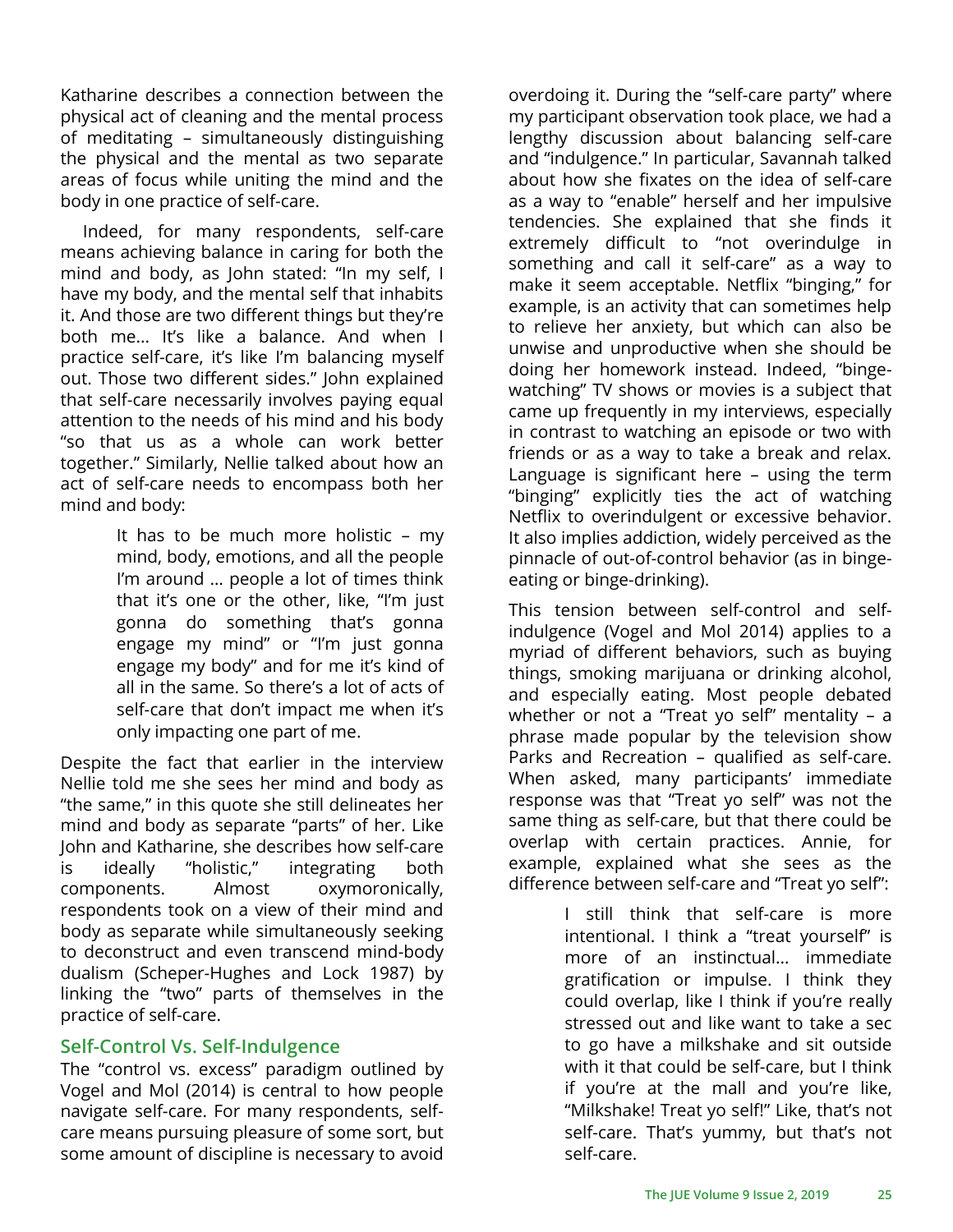For many participants, a particular action—in this case, drinking a milkshake—could be an act of self-care or it could be treating oneself; making this distinction depends on context and intention rather than the nature of the action itself. John outlined a similar difference with snacking in general, contrasting a "good snack" versus a "bad snack." One might expect a good snack to be a typically healthy food and vice versa for a bad snack; however, for John, a good snack could be any type of food as long as it is ingested in moderation. A bad snack, on the other hand, involves snacking mindlessly – like Savannah's description of watching too much Netflix, John invokes the imagery of someone who "binges," or an out-of-control eater. My informants found it necessary to employ discipline (Foucault 1978) and careful calibration (Cairns and Johnston 2015) in everyday self-care, justifying the pleasures that self-care brought them by asserting the selfcontrol that they exerted over those practices.

### **Taking a Break: Recharging or Avoidance?**

Respondents frequently framed self-care in terms of taking a break from the daily realities of life. They emphasized the importance of pausing to take a breath or taking a step back from routine, from specific stressors, from certain people (or people in general), or from bad habits. These breaks were often talked about in terms of recharging, rebooting, recalibrating, or refueling, as in this comment from Emily: "You are a battery. And sometimes, you know, we're not like the Duracell bunny that just keeps going, like you have to recharge." Annie used similar language as well, discussing how sometimes unsuccessfully attempting to be productive could actually end up being less productive than taking a break to practice selfcare: "It's like if I feel myself really stressed out but not being productive, that's when I know I need to stop and do something that's gonna like reboot me, sorta."

Indeed, for many respondents, taking a break is most useful when it is framed in such a way that directly links it to productivity. After people are re-fueled by their break, it allows them to re-enter their lives, jobs, school work, or even relationships with a newfound rigor and energy:

With baths and face masks and stuff, they make me feel… you know, like, they clean. And when I get clean and I freshen up, it makes me feel like I have started anew and can now be productive. And unintended consequence of that is kinda like… [I think to myself,] "I've been lying in bed for four hours in my own disgusting sweat and dirt, like, let me go take a bath, watch an episode of Bob's Burgers in the bath, and like get out and do stuff." Whether that happens or not is questionable. But there's usually the intention going in, that after this bath, something's gonna happen. (John)

In the quote above, John clearly illustrates the idea that a break (in this case, to take a bath or apply a face mask) can be productive if it serves as a recharging period. John also expresses a dilemma that many of my interviewees echoed: even if the goal of taking a break is ideally to bounce back recharged and energized, often this goal is not met, and the break becomes a method of procrastination or avoidance of tasks instead.

Again, respondents find themselves balancing or "calibrating" (Cairns and Johnston 2015) self-control and indulgence as they negotiate whether a break serves as a legitimate period of relaxation or just a way to procrastinate. In the following quote, Victoria uses the Netflix example common to my participants as she explains the difficulty in finding this balance: "I use Netflix partially as an escapist method but it's also to make me feel better. But sometimes I feel like the "making me feel better" thing is just protecting me from something I should address." Informants often experienced difficulty determining whether a break was indeed essential for continued productivity later or just an "escapist" excuse to avoid work or other undesirable, but necessary, tasks. In these instances, self-care is fraught with the imperative to discipline one's body and to reject immediate gratification or pleasure in pursuit of the ultimate goal of capitalist productivity (Foucault 1978; Thompson and Hirschmann 1995).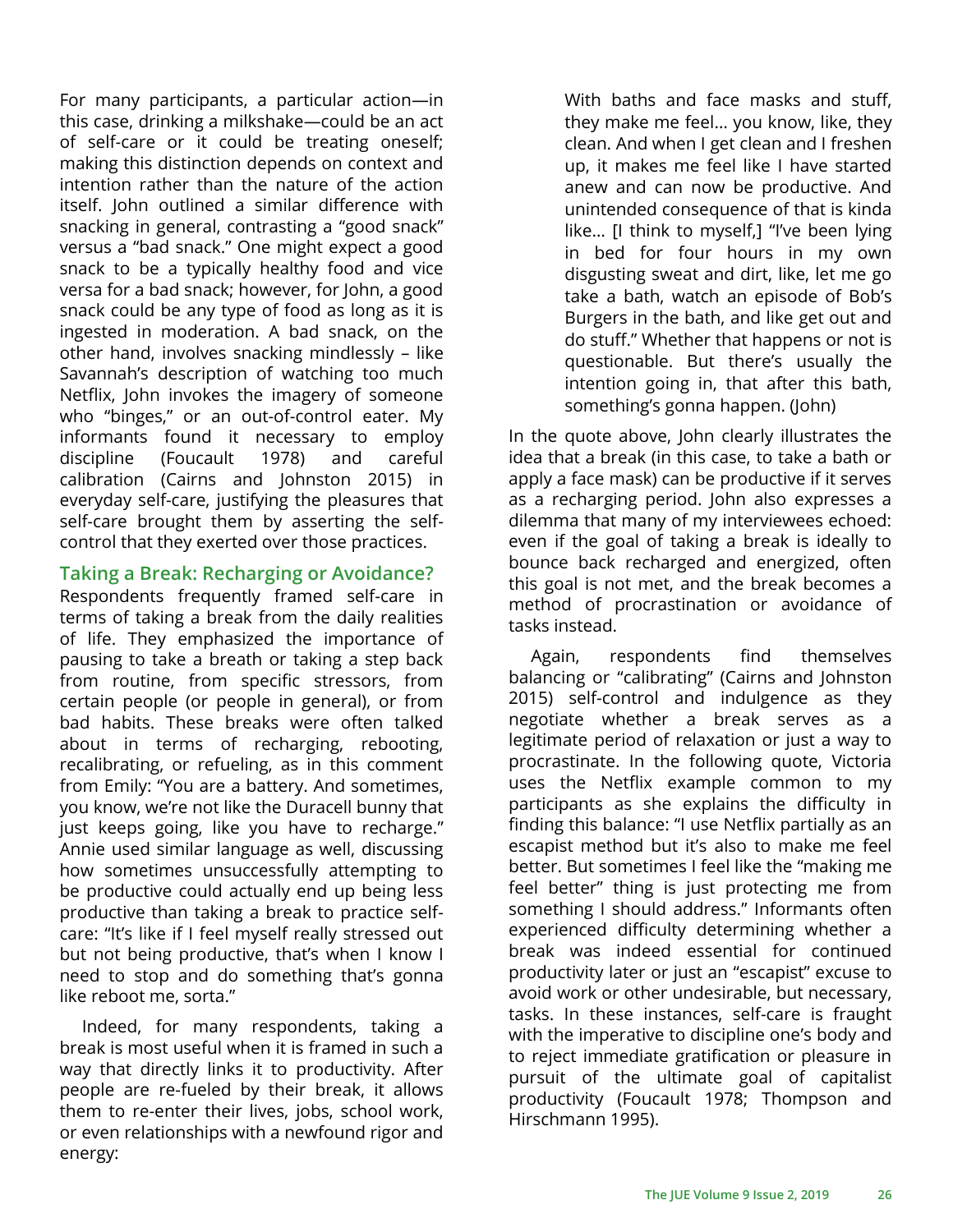### **Long-Term Self-Care vs. Immediate Gratification**

The imperative amongst respondents to gear their self-care toward productivity and future success was also expressed in the way many people framed self-care in opposition to immediate gratification or short-term pleasure. For most respondents, accomplishing tasks – such as doing their homework, cleaning their dorm room/home, or applying for jobs and internships – is perceived as practicing self-care; or, as John puts it, "doing things that'll improve your life, not just now but in the long run." Similarly, for Avery, self-care itself means "managing my time effectively and getting small tasks done when I can so that I'm not overwhelmed later on."

The act itself does not need to be productive in order to be geared toward the long term, however. Like with taking a break, practicing self-care in any way that prepares one to be productive in the future was a significant theme amongst respondents. Katharine illustrates this point as she talks about the effects of taking a walk in the morning before work:

> My morning was less rushed than usual. I actually made a full meal and sat and ate it instead of taking it to go and I just felt more prepared to go to work. And just like I said, a lot more physically awake than usual which made a huge difference in being able to provide good customer service [laughs]. And I would say I also felt like I needed less caffeine during the day.

Although her tone is sardonic when she indicates that taking a walk allowed her to provide better customer service, she still frames her act of self-care as successful because it allowed her to feel more prepared for work and more energized at her job.

Respondents also talked about long-term, future-oriented self-care that did not necessarily involve productivity or success in academia or the workplace. Nellie talked about long-term self-care in her relationships, explaining that "sometimes self-care is feeling pain to feel better later," and talking about how having difficult conversations with her loved ones could sometimes be a better way of practicing self-care than a temporary fix or simply taking a break: "I don't feel better if I was on my phone in a stressful conversation, took an hour to do a face mask, and then an hour later was in the same situation still." Emily also returned to the idea of an unproductive break, arguing that self-care is often framed in a way that does not include some sort of growth or change:

> I think people have to step out of this idea that you can give yourself a break – short, temporary, and that's it... That's not sustainable. So I think – maybe trying to shift the discussion of self-care away from eating badly for two days and then going back to everything as if nothing happened.

Emily framed self-care in terms of sustainability; if a break means not being accountable to consequences, it is not truly self-care. Whether it be personal development, goals of productivity, or, in Nellie's case, relational growth, self-care necessitates a long-term practice that goes beyond simply stepping away and expecting to come back renewed. Rather than "pleasure for pleasure's sake" (Davis, Maurstad, and Dean 2014), self-care is perceived to be valid only as pleasure for the sake of eventual productivity.

### **Symbiotic Care and Cycles of Caring**

Practicing self-care necessitates a balance between caring for oneself and caring for others. Participants made encouraging statements about embracing a positive type of selfishness and being "all about yourself." Several people mentioned that they often prioritize others above themselves, and that self-care was an important way to remember to prioritize themselves and address their own needs as well. However, respondents were critical of a purely individualist framework for self-care, walking a fine line between self-care and excessive selfishness. Sage discussed this distinction using the example of "blowing friends off," which many other participants also listed as an example of "selfish" self-care:

> I think as long as you can differentiate between what is self-care and what is selfish then I don't think there is a problem with it … I don't know if I have a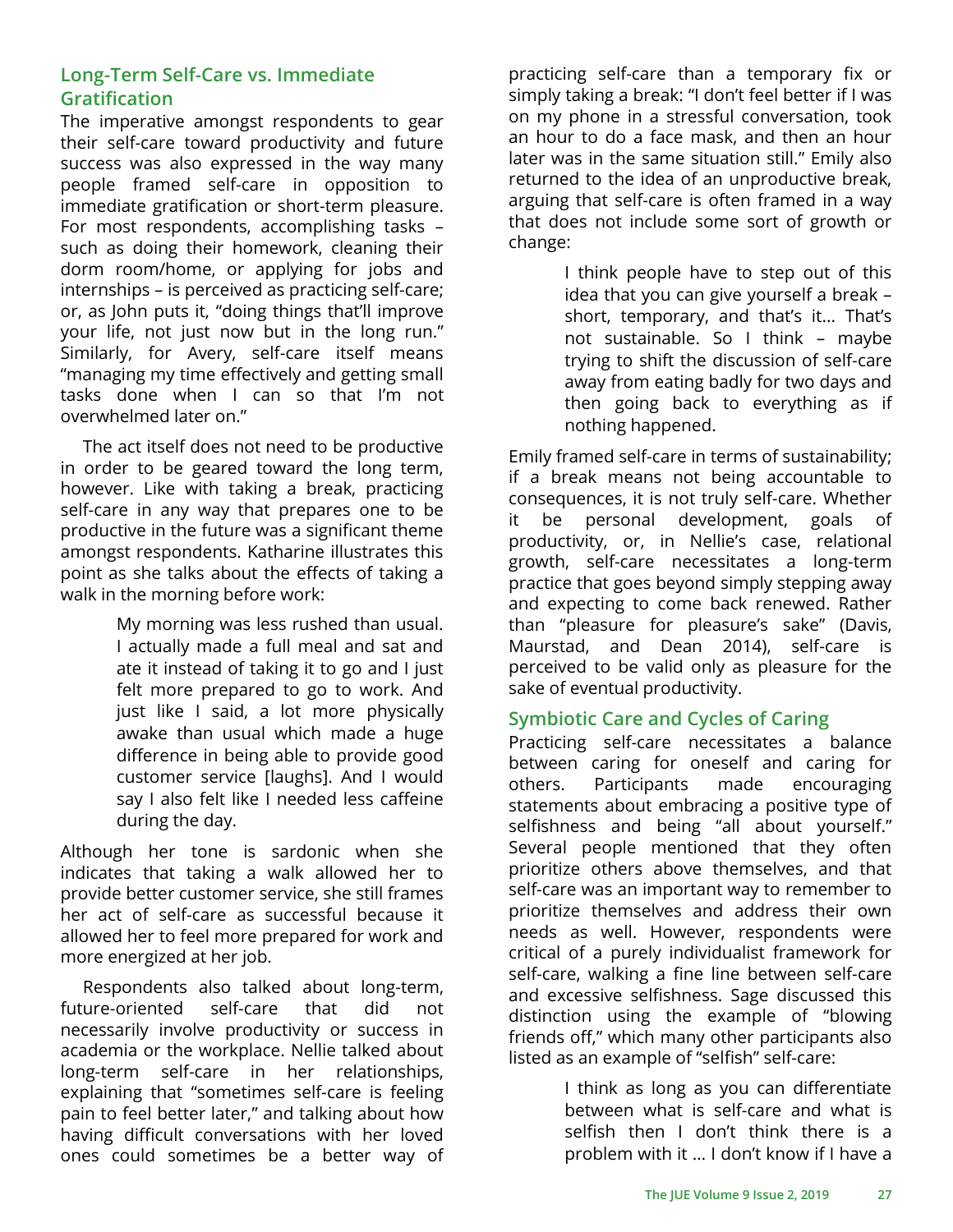specific example. I guess like consistently blowing people off. Like if you make plans three days in a row, and you just consistently blow it off like, "Oh, I need to take care of myself." And sure, there could be times when you do need to take care of yourself and blowing people off three times in a row is definitely the right thing to do. But if you're... not really doing anything that's like actual self-care, then I think that would be selfish.

Following up after our interview, Sage further elaborated on this tension by forwarding me a viral Facebook post that explained the difference between being selfish, or "putting the wants of yourself over the needs of others," and respecting or taking care of yourself, or "putting the needs of yourself over the wants of others."

In fact, many participants found their own well-being was tied to others' – that they were happier when their friends were happier, as in this statement from Victoria: "I kinda feel like if my friend isn't feeling good then it's like me not feeling good." Other people talked about how sometimes spending time with friends and loved ones was a form of self-care, and how encouragement and support from others allowed them to take better care of themselves. On the other hand, respondents acknowledged that they were better able to treat others well when they were treating themselves well: "I guess to put it simply, if I'm in a good mood I'm a better person to be around. And I think to be in a good mood, I need to be practicing selfcare regularly" (Sage). This symbiotic care relationship between the participants and their friends or loved ones was emphasized again and again, and framed as integral to participants' well-being. Some respondents noted that they had to let go of friends who became "toxic" because they did not successfully take care of themselves and thus were unable to engage equitably in this symbiotic relationship.

Symbiotic care relationships exist not only in friendships and interpersonal relationships but also in broader community contexts as well. Several respondents talked about how community spaces such as group therapy, college classes, or activist circles were

important aspects of their own self-care and well-being. For example, Emily talked about how being involved in activism meant that she did not feel alone in the struggles that being a queer trans person entails. Elaine went so far as to say that "the only self-care is conspiring for the revolution," which was her tongue-in-cheek way of saying that the most important thing for her own well-being was working toward eradicating the "systems that make us feel the need to practice self-care" in the first place. Victoria was similarly critical of the fact that some large companies offer activities – like yoga in the workplace – that are framed as selfcare in order to distract from the fact that employees work too hard to function without such breaks. Katharine brought up the following quote from a talk that Black Lives Matter co-founder, Alicia Garza, gave at Goucher College, on March 30, 2016 (for more on this talk, see Jones, n.d.):

> And one thing that I would just encourage us to think about instead of self-care, which I'm a fan of, but I like collective care because it is about the spaces that we create that either help to rejuvenate us, help to keep us going for another day, or they deplete us even more. So self-care is possible inside of a community that cares … that community itself should nourish you, not deplete you.

Despite the individual nature of the term "selfcare," the practice of taking care of oneself is inherently related to those with whom one is in relationship and community. For these respondents, it was critical to take a step back and evaluate the contexts in which self-care is necessary and to ask why.

In these ways, symbiotic care is present and necessary in community settings and spaces – and self-care becomes an important way to be accountable within these communities. When a person attempts to avoid or absolve themselves of their responsibility to this cycle of care, the result is a self-care that benefits no one. To illustrate this, Nellie gave an example of a student who exhibited racism in a classroom setting and then removed themselves from the situation, "using self-care as a way to not deal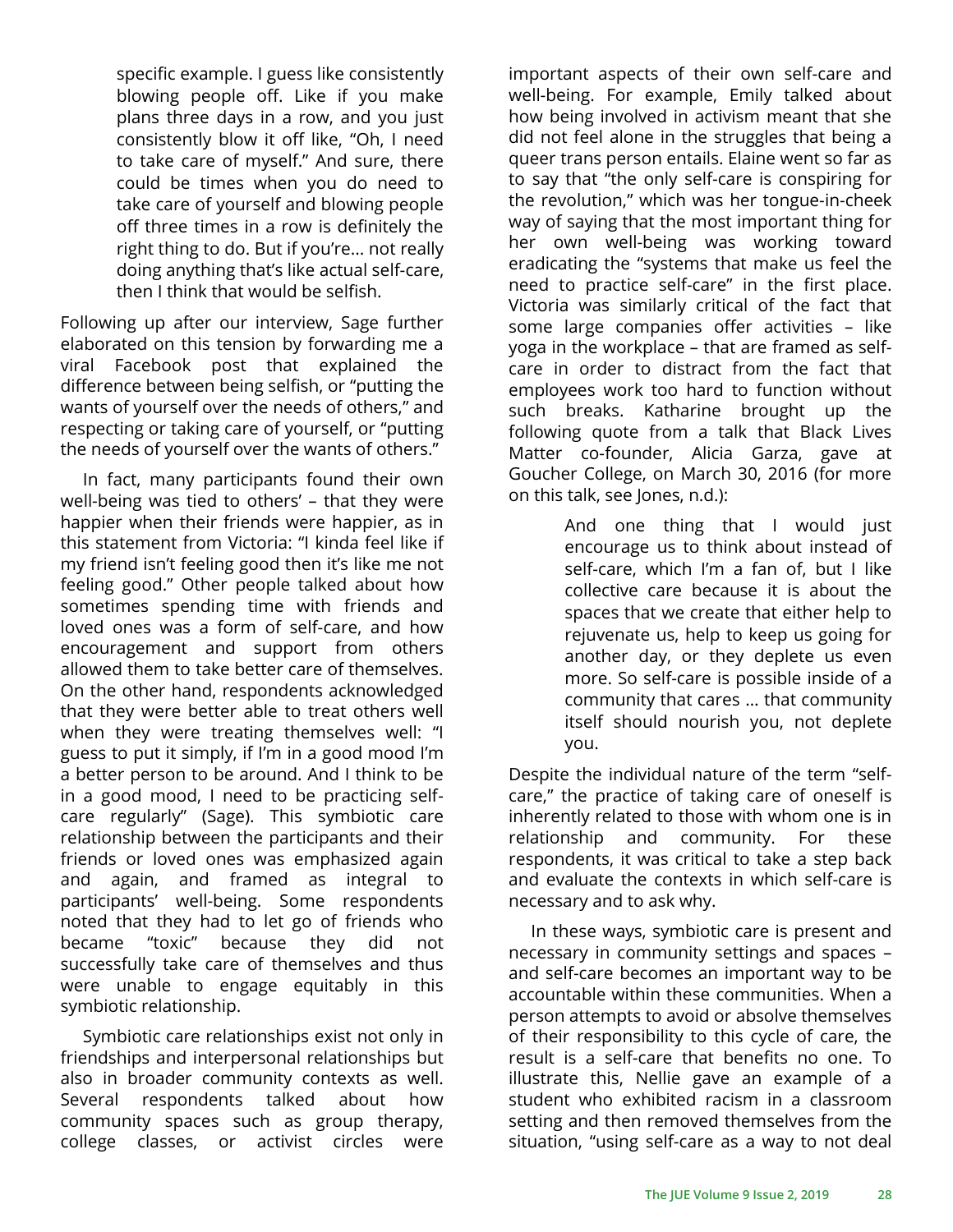with the repercussions of bringing racism into the room." Nellie questioned how that could really be self-care when it meant "refusing to learn from what just happened" and being harmful to the rest of the community. This prompted a lengthy conversation about community accountability and collective care: "If self-care is healing us and we're a part of a community then we're bringing our healing back into the community with us. So if our healing isn't radically honest and committed and long-term, then who is it for?"

The answer to Nellie's question—who is selfcare for?—may seem obvious, but, as symbolic interactionists theorize, there is no self that exists without the construction of the other (Schweingruber and Berns 2013). Self-care only exists insofar as the communities and institutions that allow or necessitate it exist, and this is clearly demonstrated in how my respondents situated their own self-care in the context of a broader collective care and in cycles of symbiotic caring.

### **Conclusion**

As my findings have illustrated, everyday selfcare is geared toward achieving well-being, bridging the gap between the everyday and the biomedical or even taking the form of a supplemental therapy or CAM (Fries 2013; Davis, Maurstad and Dean2014). Everyday selfcare engages both the mind and the body, which are largely conceptualized as two distinct entities fundamentally at odds with one another (Scheper-Hughes and Lock 1987), which my respondents sought to unite through practicing self-care. These practices also involve a tricky balancing act of "calibration" (Cairns and Johnston 2015) within several dilemmas: self-indulgence versus self-control; recharging versus avoidance; long-term self-care versus short-term gratification; and being selfish versus caring for others or for a larger community—all of which were described using a postfeminist lens that celebrates ownership over one's actions while still employing the Calvinist ideology that one's body is made to be controlled and disciplined by the mind (Thompson and Hirschmann 1995; Foucault 1978).

Clearly, everyday self-care is not so simple as taking a bath to feel better. It involves meticulously weighing one's options, values, and time – it is a process of continuously negotiating and navigating, balancing, and striving for wholeness. There is no static definition or set of practices that can encompass what self-care means to my participants. Indeed, the process of defining everyday self-care is highly individual, contextual, and elusive. In fact, respondents had trouble deciding what exactly does or does not qualify as self-care, and often avoided making definitive statements one way or another. Rarely did anyone draw an explicit line between which self-care practices were categorically good or bad, successful or unsuccessful. Informants followed nearly every value statement about self-care with a qualification such as "but it's different for everyone," or "but that's just my definition." However, moral codes and values –particularly surrounding productivity, health, and community – were nonetheless implicitly and explicitly embedded in informants' responses.

It was taken for granted by most everyone that productivity is a good thing, and that being productive is a necessary component of wellbeing. As such, self-care that is not in some way geared toward productivity, or productive in and of itself, seems to be a marker of laziness or moral laxity - a reflection of the widespread Western notion that any action which is productive in a capitalist sense is morally superior (Thompson and Hirschmann 1995; Scheper-Hughes and Lock 1987). While informants did express that this is contextdependent and individual, it is clear they still value productive self-care over unproductive self-care. Similarly, self-care that meets "healthy" standards is privileged overindulgence in unhealthy foods or being inactive. Again, when articulating their own practices of self-care, informants clearly strive for self-care that is more health-oriented, despite claims that this is not necessarily the case across the board. This is reflective of the moral constraints that shape what it means to successfully embody health and well-being (Vogel and Mol 2014).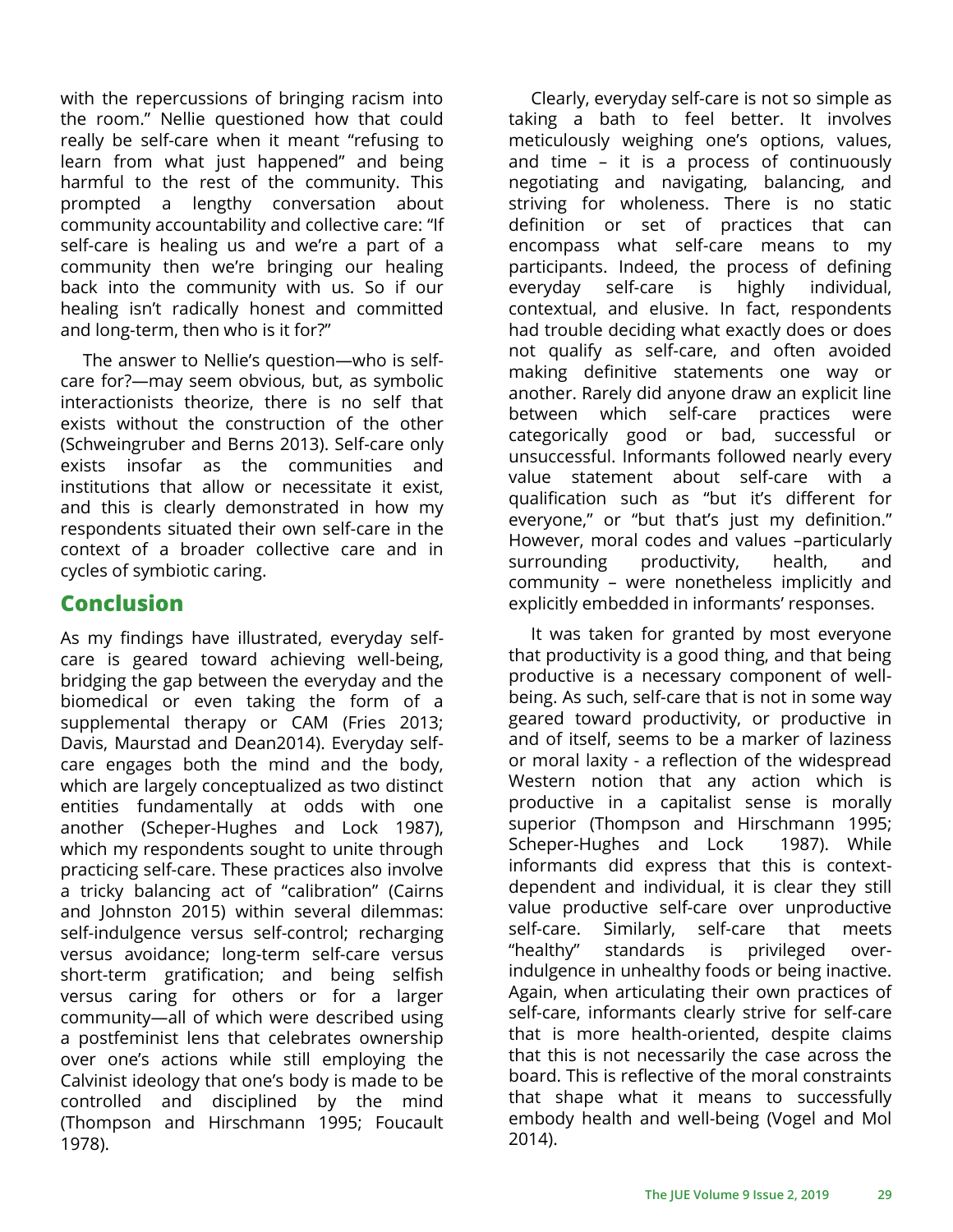The ideals of self-care articulated by my respondents reproduce and legitimize the neoliberal rhetoric of discipline that operates within the postfeminist framework of choice and agency (Cairns and Johnston 2015). My respondents saw themselves as fully responsible for their own care, accountable both to themselves and to their respective communities for maintaining mental and physical health and well-being. Grappling with the dilemmas and complexities of self-care, informants revealed the extent to which ingrained capitalist ideals of productivity and self-control dictate their behavior in the social world and their embodied sense of moral success (Foucault 1978).

Of course, the implications for "successful" self-care are raced, classed, and gendered. Because this research was largely exploratory (and because of limitations in terms of time and sample), I am not able to fully analyze or capture the privilege and accessibility that shape who is able to practice self-care in the ways my participants described. Continued research on everyday self-care should integrate current scholarly literature on male embodiment and health, the socioeconomic limitations imposed on those who engage in self-care and self-care industries, and the implications of self-care as radical healing or as activist and community work that seeks to remediate historical trauma, especially within communities of color. As social actors operating within the confines of these structural and institutional elements, my respondents did necessarily engage with these intersections, but a more fully developed analysis of these elements is essential moving forward.

The intersections and interactions between these dimensions are succinctly summed up by Katharine, who spent several minutes of our interview describing "Instagram Girl," a fictional person who represents popular portrayals of self-care that are prevalent on social media and ingrained in the collective imaginary of what self-care looks like; Instagram Girl is a fit, white, upper-middle-class woman who eats chia bowls and does yoga on a mountain every morning, all the while documenting each action with photographs taken on her rose-gold iPhone and subsequently posted on the app Instagram.

This ideal "pinnacle" of self-care, despite being a carefully crafted and largely unattainable image, was pervasive in the ways that many of my respondents spoke about and wrestled with their own definitions of self-care as compared to more mainstream conceptualizations of selfcare. Further research should more closely examine the ways that self-care is depicted in mainstream and social media, and the real-life implications of these taken-for-granted narratives.

My analysis of everyday self-care demonstrates that pervasive cultural conceptions of healthism and moral deservingness shape the way individuals frame self-care and well-being. Additionally, it calls into question the cultural contexts that create the need for everyday self-care and breed the rhetoric of self-care and wellness. Although my informants saw their definitions of self-care as highly personal, a solely individual framework of self-care is problematic, as is evidenced in the way that respondents advocated for a model of self-care that takes into account the needs of others and the effect that self-care has on collective and community care. Thus, it is imperative to not only interrogate the systems that create the need for self-care in the first place, but also the broader socioeconomic factors that shape how we conceptualize this type of care.

Does self-care only exist in relation to the destructive systems and institutions that take such a toll on us we cannot respond in any way except to focus on healing? What would selfcare look like if we only existed in communities that nurtured us, as Alicia Garza suggested? How can we imagine self-care outside of the institutional barriers of neoliberalism or capitalism – would it even be possible or necessary to practice self-care in such a context? These are all questions to consider if we are to critically examine self-care from a sociological standpoint. This project seeks to add nuance to the way everyday self-care is understood as lived, experienced, and embodied, and these questions are necessary to consider not only in an academic framework, but also as we (my informants, readers, and myself) all move through the world, caring for ourselves and others every day whether we term it "self-care" or not.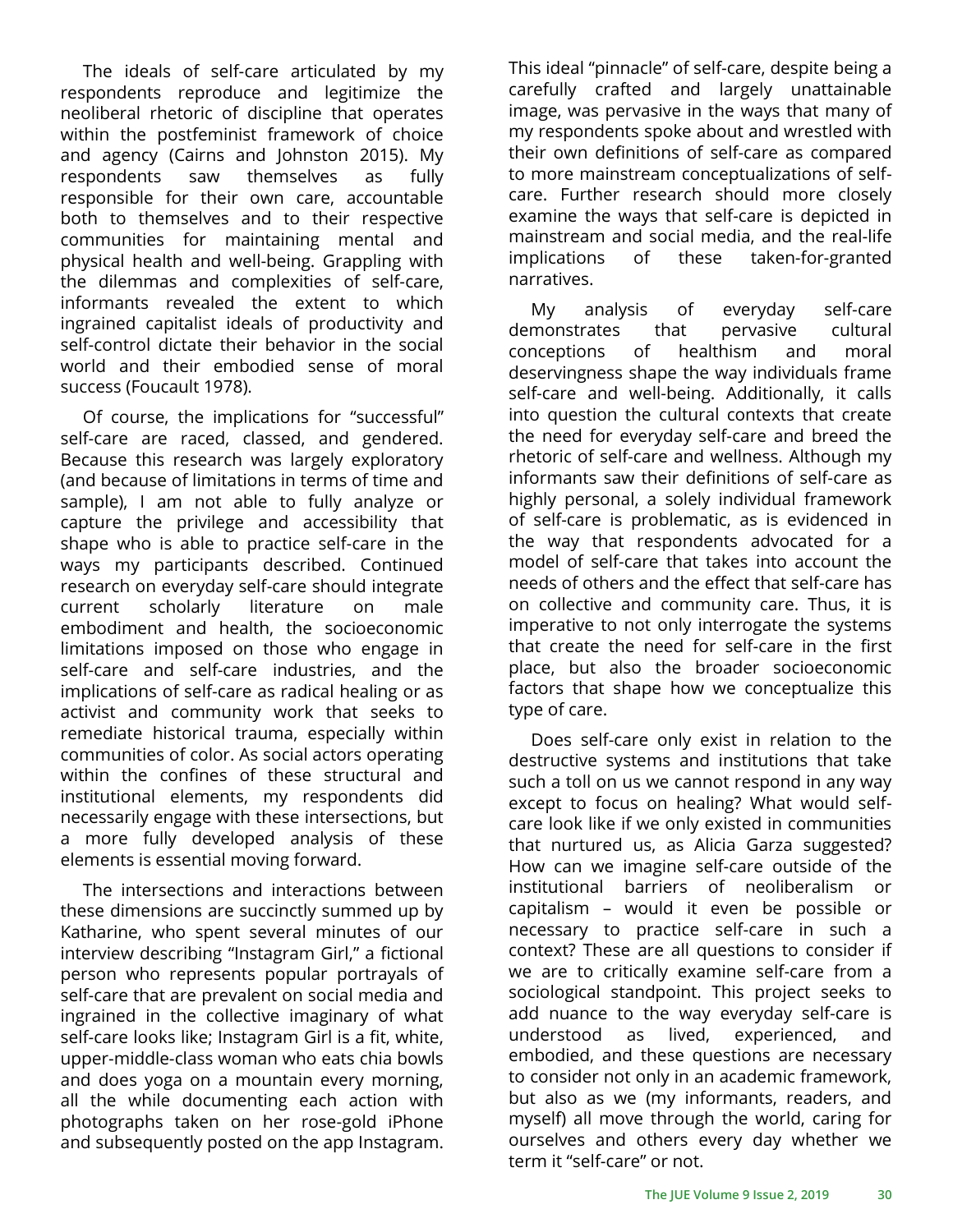### **References**

- Bourgois, Philippe and Jeff Schonberg. 2009. Righteous Dopefiend. Berkeley: University of Califonia Press.
- Cairns, Kate, and Josée Johnston. 2015. "Choosing Health: Embodied Neoliberalism, Postfeminism, and the 'Do-Diet."" Theory & Society 44:153-75.
- Carroll, Ryder. 2019. "Bullet Journal: Who, What, and Why." Accessed July 27, 2019. https://bulletjournal.com/pages/about
- Davis, Dona Lee, Anita Maurstad, and Sarah Dean. 2014. "My Horse Is My Therapist: The Medicalization of Pleasure Among Women Equestrians." Medical Anthropology Quarterly 29(3):298-315.
- Esterberg, Kristin G. 2002. Qualitative Methods in Social Research. Boston: McGraw-Hill.
- Fischer, Edward. 2014. The Good Life: Aspiration, Dignity, and the Anthropology of Wellbeing. Stanford, CA: Stanford University Press.
- Foucault, Michel. 1978. The History of Sexuality: An Introduction, Vol. 1. New York: Vintage.
- Fries, Christopher J. 2013. "Self-Care and Complementary and Alternative Medicine as Care for the Self: An Embodied Basis for Distinction." Health Sociology Review 22(1):37-51.
- Jones, Abigail (n.d.) "Alicia Garza: Situated Analysis and Practicing Being Free." Verge: The Goucher Journal of Undergraduate Writing (14): n.p. https://blogs.goucher.edu/verge/alicia-garzasituated-analysis-and-practicing-being-free/
- Markula, Pirkko. 2004. "'Tuning into One's Self:' Foucault's Technologies of the Self and Mindful Fitness." Sociology of Sport Journal 21:302-321.
- Nash, Meredith. 2016. "Selling Health and Fitness to Sporty Sisters: A Critical Feminist Multi-Modal Discourse Analysis of the Lorna Jane Retail Website." Sociology of Sport Journal 33:219-29.
- Nieri, Tanya, and Elizabeth Hughes. 2016. "All About Having Fun: Women's Experience of Zumba Fitness." Sociology of Sport Journal 33(2):135-45.